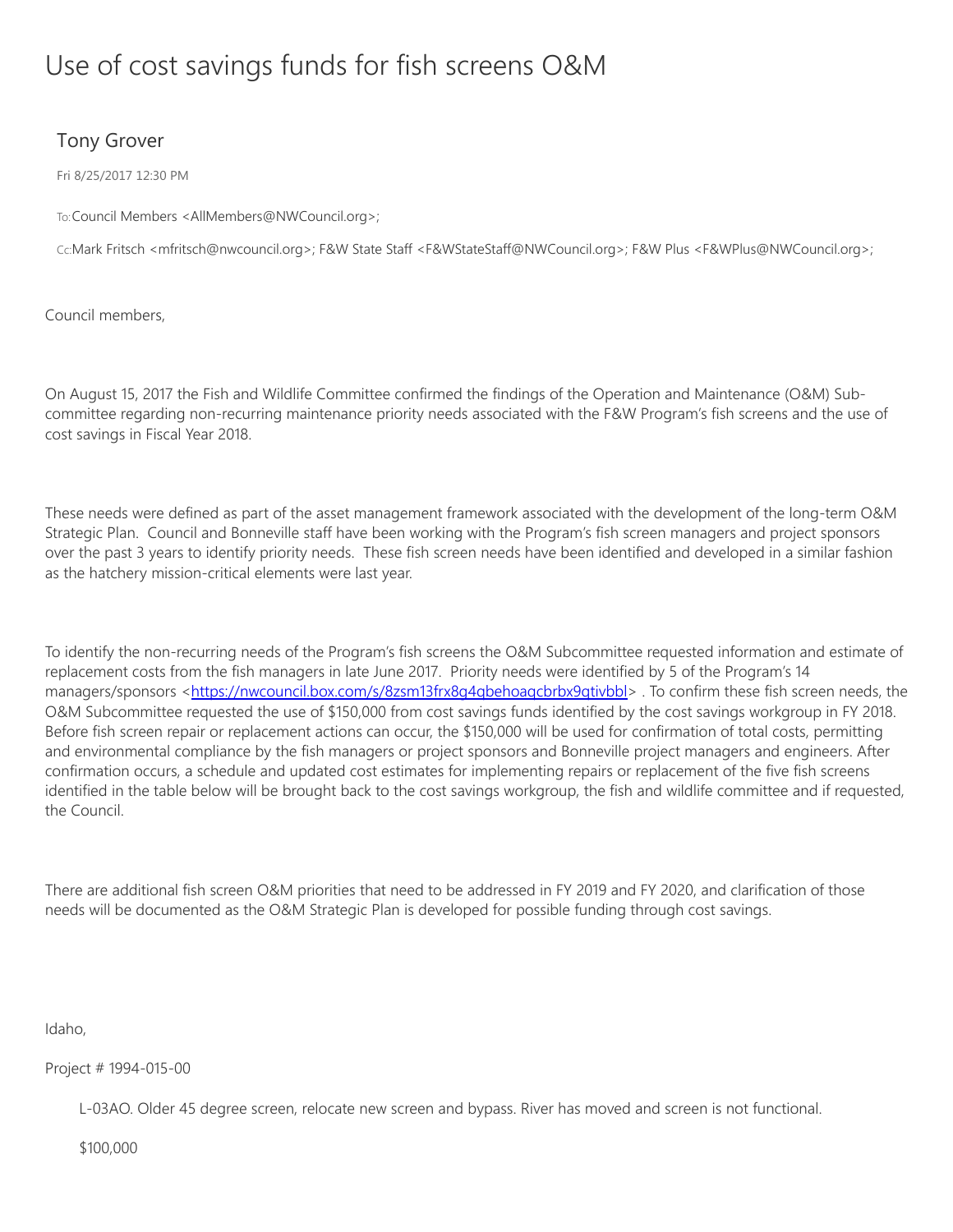# WDFW,

#### Project #1992-009-00

Snipes and Allen. Replace the screen material with new fish-friendly perforated plate. In addition, structural fabrication needs for the frames (e.g., original high build epoxy coating is experiencing failure) will be completed during renovations

#### \$100,000

# ODFW,

#### Project #1993-066-00

Beech Cr. NO. 7. Update Walkways (2); Needs Guards for paddlewheel/Driveline; Gantry replacement; modify bypass trash rack; Sand Blast and paint components or replacement; bearing replacements; seals.

#### \$40,000

# MFWP,

#### Project #1995-004-00

Grave Creek. Replace screen, bypass and headgate severely damaged by tree fall in 2016. Currently the screen is nonfunctional.

### \$60,000

Westland Irrigation District, Project #1983-436-00

West Extension Irrigation District (WEID) diversion. Refurbish 4 (9' diameter x 12' length) screens to meet NMFS criteria. Current screen material was grandfathered in.

## \$281,316

Subtotal (estimated costs)

\$581,316

Total funds required for confirmation purposes

\$150,000

If you have any concerns or questions please let me, Mark Fritsch or Bill Booth know.